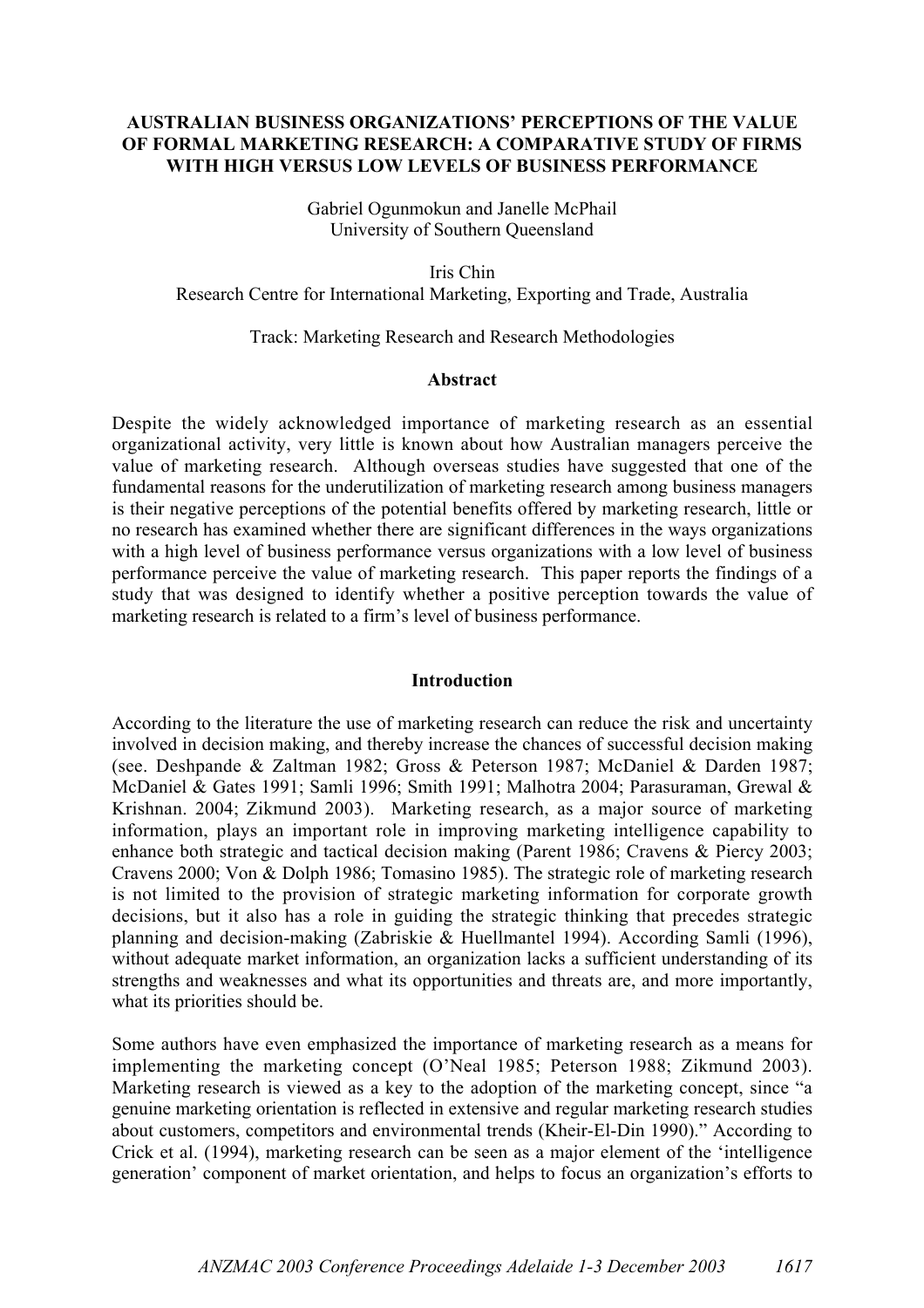actively seek and generate market pertinent information in order to satisfy the needs and wants of consumers. Marketing research helps in fulfilling the marketing concept, because "as an organization adopts this concept, marketing research is seen as a way to integrate the organization's activities and focus them on the needs of the marketplace" (Kinnear & Taylor 1991).

Despite the widely acknowledged importance of marketing research as an essential organizational activity, very little is known about how managers in Australia perceive the value of marketing research. Although overseas studies have suggested that one of the fundamental reasons for the underutilization of marketing research among business managers is their negative perceptions of the potential benefits offered by marketing research (e.g. Andreasen 1983; McDaniel & Parasuraman 1985; Callahan & Cassar 1995; Hills & Narayana 1989), little or no research has examined whether there are significant differences in the ways organizations with a high level versus a low level of business performance perceive the value of marketing research. Other studies (e.g., Panigrahi et al. 1996) that examined the perceptions of users versus non-users of marketing research did not compare such perceptions in terms of organizational performance. This paper therefore aims to report the findings of a study that was designed to identify whether a positive perception of the value of marketing research is related to the level of business performance.

# Methodology

The primary data for this study was obtained via a self-administered mailed questionnaire. The questionnaires were addressed to the managing directors or CEOs of the companies that participated in this study, who were asked to pass on the questionnaire to the appropriate person in their organizations. The sample for this study was selected from a database provided by the Small Business Development Corporation (SBDC), which is a listing of Australian companies in the Yellow Pages Directory. The reason for using this database is that it provides a wide representation of the businesses and industries operating in Western Australia. The final respondents used for this study were from a variety of industries including construction, finance, mining, services, manufacturing, recreational sector, retailing, and transportation.

Due to the exploratory nature of this research, only 1,000 business firms in Western Australia were randomly selected for this study. Of the 1,000 questionnaires distributed only 331 were returned. Of this 331 that were returned a total of 86 were returned because they were not deliverable as addressed, and 40 firms indicated they were no longer in operation (out of business, never in business etc.). Seven questionnaires were deemed unusable due to missing data on key measures, and therefore were excluded from subsequent analysis. As a result, 198 questionnaires were suitable for analysis, yielding a 23 per cent (i.e., 198/874) response rate. Although this response rate is low, it is considered adequate for an exploratory survey.

Non-response bias was assessed by comparing early and late respondents on a number of key organizational characteristics as recommended by Armstrong and Overton (1977). This analysis revealed no significant differences at the 0.05 level between the two groups of firms, suggesting that non-response bias is not a major problem. In order to determine whether the characteristics of the respondents differ from those of "non-respondents" the result of a sample of 30 non-respondents contacted by phone found that the companies could not participate due to "a lack of time", or that the business executives/owners were away, or that the business executives/owners had no interest in participating in any academic research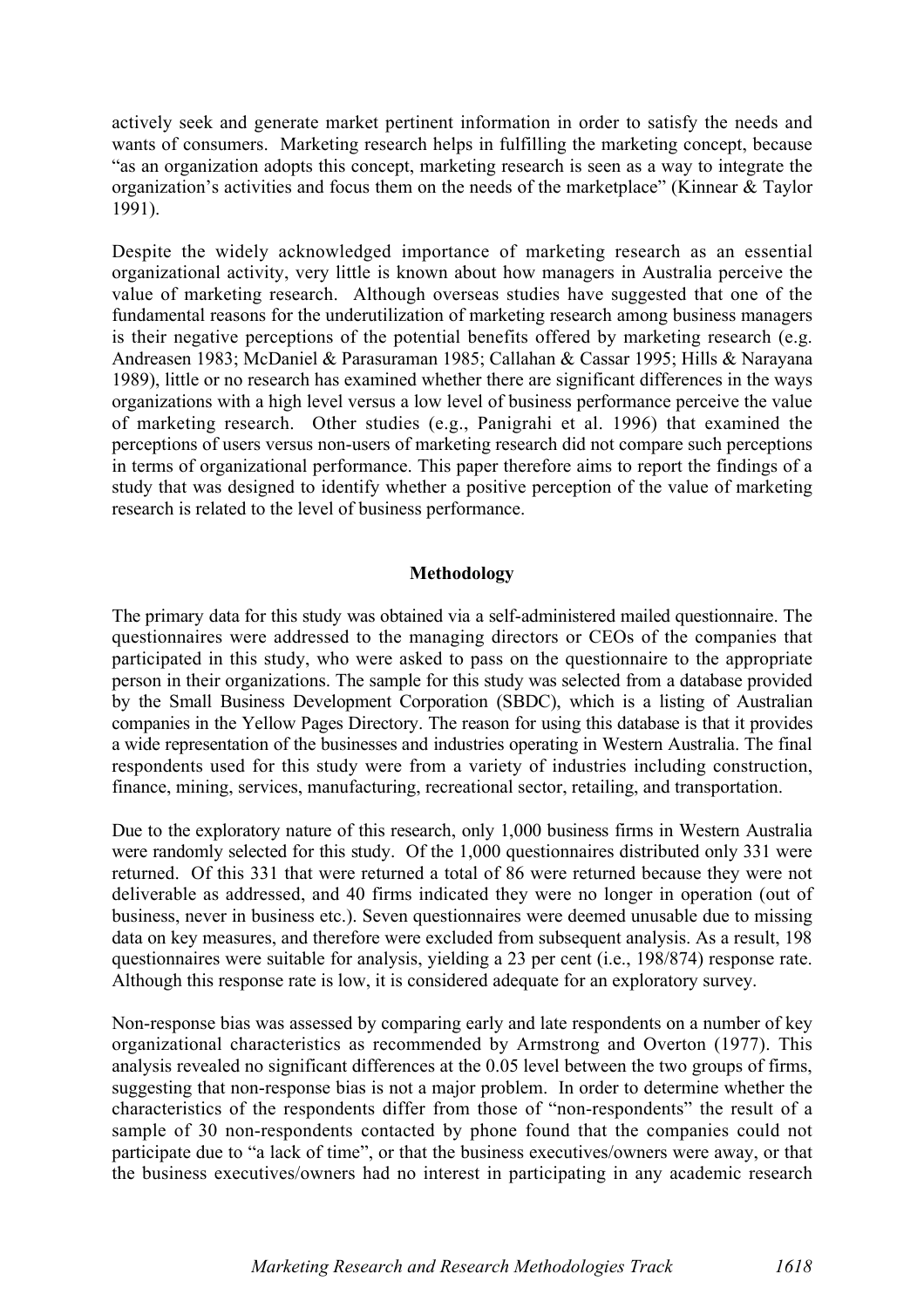studies due to company policy. Furthermore, analysis of data provided by the 30 nonrespondents showed that the characteristics of non-respondents concerning firm size, total company sales turnover, business experience, number and type of markets did not differ significantly from those of respondents (at .05 significance level). On the whole, the majority of the companies (59 per cent) had fewer than 100 employees and the rest (41 per cent) employed more than 100 employees.

# Definition of Marketing Research and Method of Performance Classification

A review of the literature reveals many definitions of the term 'marketing research'. For example, Malhotra (2004, p. 7) defines marketing research as the "systematic and objective identification, collection, analysis, dissemination and use of information for the purpose of improving decision making related to the identification of problems and opportunities in marketing". Parasuraman, Grewal and Krishnan (2004, p.9), define marketing research as "a set of techniques and principles for systematically collecting, recording, analyzing and interpreting data that can aid decision makers involved in marketing goods, services or ideas". However, there appears to be a general consensus in the literature with respect to the underlying concepts of marketing research, in that marketing research is systematic, objective and involves the collection and analysis of information. Therefore, for the purpose of this study, marketing research was defined as "a systematic and objective process of gathering, recording, and analyzing data for aid in making marketing and business decisions".

Financial measures were used in this study for classifying businesses into high performing and low performing firms. The classification of the two groups of firms was based on the following four performance measures:

- 1. The profitability status of the firm
- 2. The firm's market share
- 3. The firm's total sales growth over the past three years
- 4. The firm's overall level of performance

To be classified as an organization with high level of performance, the organization must have performance scores higher than the median scale rating scores for each of the above performance measures. Based on the above criteria, 112 (57%) of business firms were classified as low performing firms, while the remaining 86 (43%) were classified as high performing firms. An industry comparison of the firms that were classified as organizations with a low level of performance versus organizations with a high level of performance showed no significant difference.

# Data Analysis and Research Findings

A linear discriminant analysis was used in this study to identify if differences exist between organizations with a high level of performance and organizations with a low level of performance in terms of their perceptions of the value of marketing research. The linear discriminant analysis was used because, according to Zikmund (2003), the aim of a discriminant analysis is to predict the probability of objects belonging in two or more mutually exclusive categories based on several independent variables. A discriminant analysis demonstrates which variables are the most important in distinguishing between the classes or groups (Green, Tull & Albaum 1988; Tull & Hawkins 1990). According to Klecka (1980) and Zikmund (2003), discriminant analysis is useful in interpreting the ways in which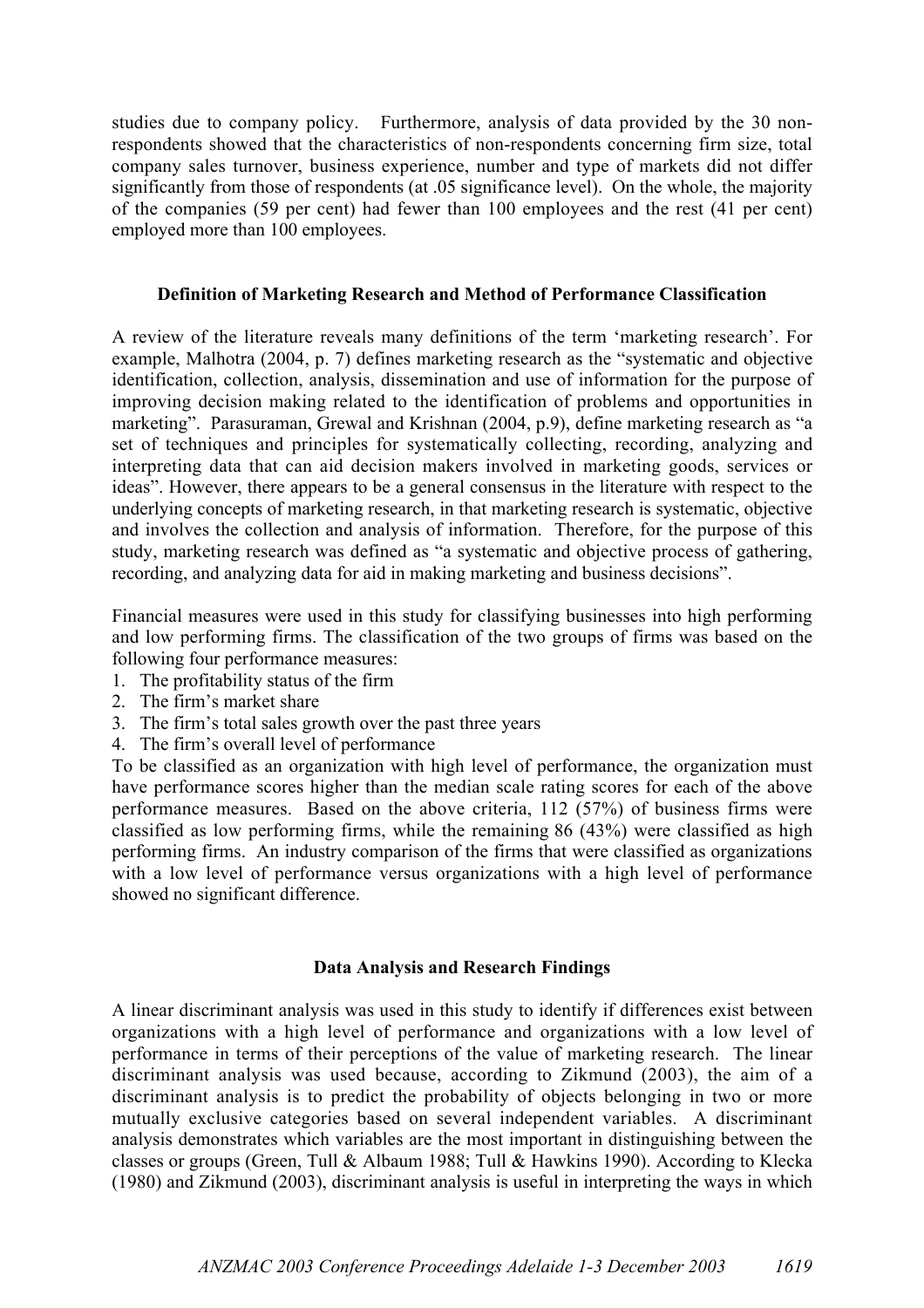groups differ by discriminating groups on the basis of some set of characteristics. Alreck and Settle (1995) stressed that when the independent variable is continuous and the dependent variable is categorical, discriminant analysis is the appropriate statistical tool to test the significance of the relationship between variables. In short, according to Peterson and Mahajan (1976 p. 649) and Ogunmokun, Shaw and FitzRoy (1999), discriminant analysis is a multivariate statistical technique whose general objectives include:

1. Determining whether a given set of predictor variables differentiates among two or more groups of objects and, if so, determining which of these variables contribute the most to this discrimination<sup>.</sup>

2. Delineating specific combinations of the predictor variables, which efficiently maximize differences among the groups;

3. Developing procedures for correctly assigning new objects whose predictor variable values are known but whose group membership is unknown, to appropriate groups.

A stepwise discriminant procedure was therefore employed to identify those perceptions of the value of marketing research, which discriminates organizations with high level of business performance from organizations with low level of business performers. The perceptions questions for this study were derived from Panigrahi et al. (1996) study as shown in Appendix

1.

Results of the discriminant analysis shown in Table 1 identified the following three perceptions as the perceptions differentiating between organizations with a high level of performance versus organizations with a low level of performance:

- Ouestion 12 "marketing research is too complex a process to be worth the effort of our firm":
- Ouestion 10 "the marketing research process is very costly and time consuming"; and
- Ouestion11 "marketing research cannot make a significant contribution to the firm's sales, profits and growth of the firm".

## Table 1: Summary of Perceptions of Marketing Research Differentiating Organizations With High level of Performance From Organizations With Low Level of Performance

| Question      | <b>Variable Description</b>                   | Sig.   | <b>Wilks Lambda</b> |
|---------------|-----------------------------------------------|--------|---------------------|
| <b>Number</b> |                                               | Level  |                     |
| 12            | Marketing research is too complex a process   | 0.0001 | 0.87852             |
|               | to be worth the effort of our firm            |        |                     |
| 10            | The marketing research process is very costly | 0.0000 | 0.84521             |
|               | and time consuming                            |        |                     |
|               | Marketing research cannot make a significant  | 0.0000 | 0.76214             |
|               | contribution to the firm's sales, profits and |        |                     |
|               | growth of the firm                            |        |                     |

\* Correctly classified 72.25%

Overall Wilks Lambda =  $0.851$ , ( $p < 0.0001$ )

Canonical correlation  $= 0.4115$ 

As shown in Table 1, the overall classification accuracy of the discriminant function was 72 per cent. The Wilks Lambda (0.851) was significant at the 0.0001 level, indicating that the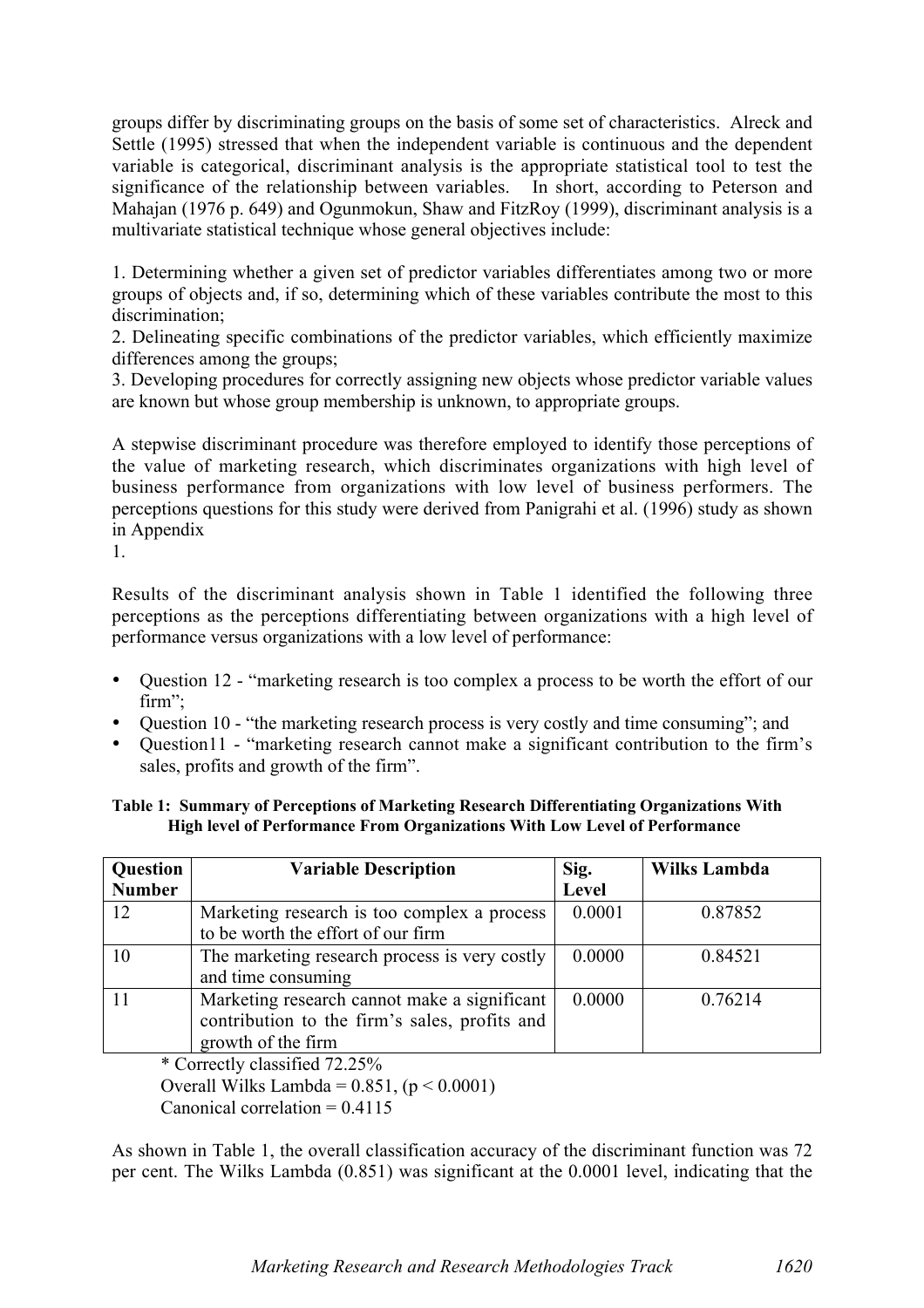two groups of firms were significantly different in terms of the discriminant function. The discriminant function had a canonical correlation of 0.4115.

When asked to indicate the level of agreement with each of the attitudinal statements (on a five-point scale ranging from 1 "strongly disagree" to 5 "strongly agree"), high performing firms, as opposed to low performing firms, had a lower mean level of agreement rating for all of the discriminating variables dealing with the cost-benefit of marketing research. On the basis of the mean rating values, this study found that high performing firms perceived marketing research as being worth the cost and time involved in doing it; they are more inclined to view the marketing research process as being worth the effort of their firms and found marketing research to be a potential contributor to their firm's overall performance.

# Conclusions and Implications

The findings of this study provide some insights into the Western Australian business organizations' perceptions of the value of marketing research. The perceptions that differentiate organizations with a high level of business performance from organizations with a low level performance are that low level performing firms view marketing research as too complex a process to be worth the effort, very costly and time consuming; and as an activity that cannot make a significant contribution to the firm's sales, profits and growth. One of the challenges facing marketing educators is to find out, when, where and how to train these business executives about the value of marketing research.

An industry comparison of the firms that were classified as organizations with a low level of performance versus organizations with a high level of performance, showed no significant difference. However, because this study used a small sample (N=198 companies), a much more intensive national study is required to investigate further the validity of the findings of this exploratory study.

## References

- Alreck, PL & Settle, R 1995, *The Survey Research Handbook,* Richard Irwin.
- Andreasen, AR 1983, Cost-Conscious Marketing Research, *Harvard Business Review*, July-August, pp. 74-75.
- Armstrong, J. & Overton TS 1977, Estimating Nonresponse Bias in Mail Surveys, *Journal of Marketing Research,* 16 (August), pp. 396-402.
- Burns, AC and Bush RF 2003, *Marketing research: Online Research Applications*, Prentice Hall, Pearson Education International.
- Callahan, TJ and Cassar, MD 1995, Small Business Owners' Assessments of Their Abilities to Perform and Interpret Formal Market Studies, *Journal of Small Business Management*, Vol. 33, No. 4, pp. 1-9.
- Cravens, DW & Piercy, N 2003, *Strategic Marketing,* McGraw-Hill, Irwin.
- Cravens, DW 2000, *Strategic Marketing*, McGraw-Hill, Irwin.
- Crick, D, Jones M, & Hart S 1994, International Marketing Research Activities of UK Exporters: An Exploratory Study, *Journal of Euro marketing*, Vol. 3 (2), pp. 7-26.
- Deshpande, R 1982, The Organizational Context of Market Research Use, *Journal of Marketing*, Vol. 46, autumn, pp. 91-101.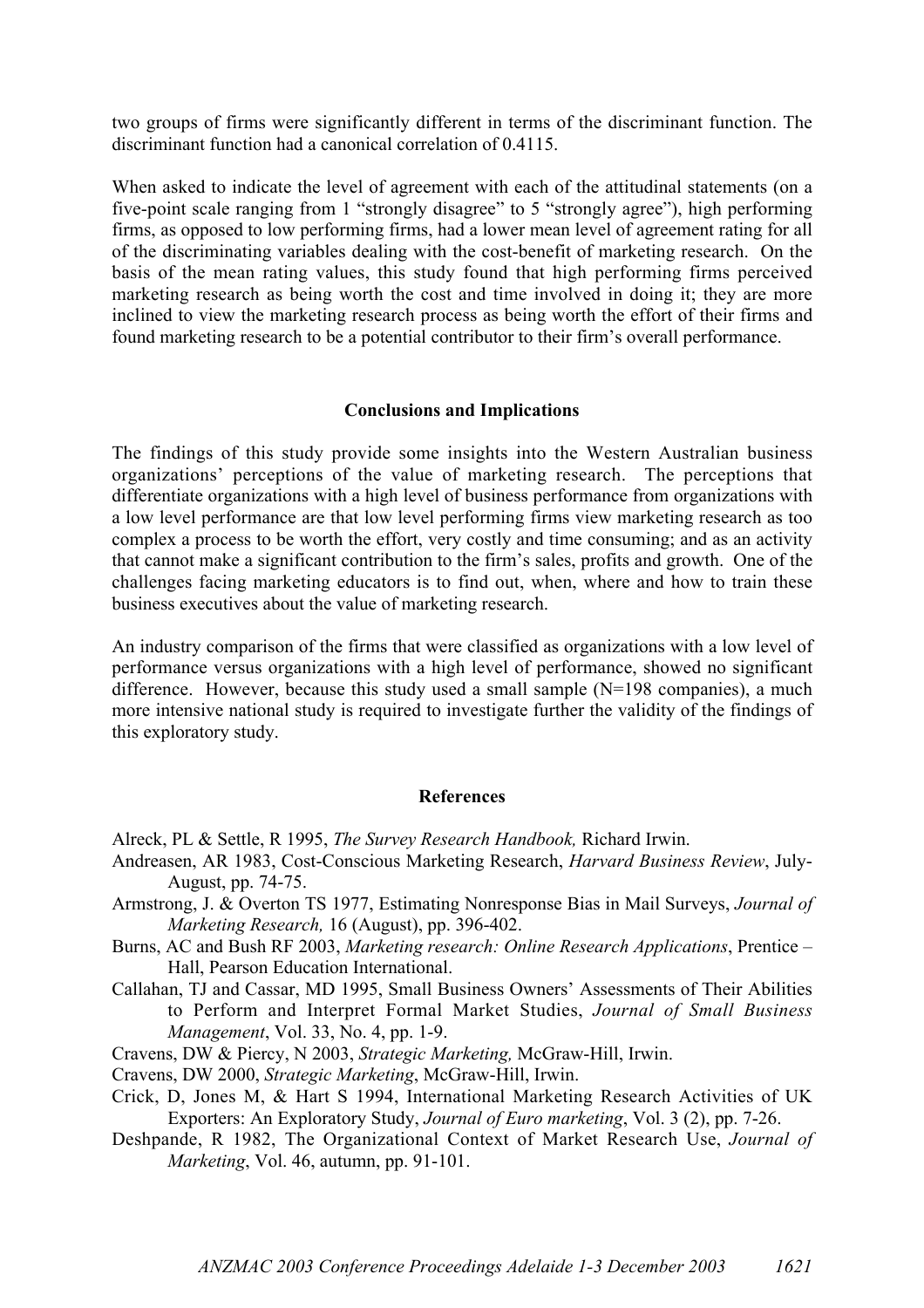- Deshpande, R & Zaltman G 1982, Factors Affecting the Use of Market Research Information: A Path Analysis, *Journal of Marketing Research*, Vol. 19, February, pp. 14-31.
- Duboff, RS 1992, Bottom Line Marketing, *Mercer Management Quarterly*, Vol. 8, No. 1, Spring, pp. 5-7.
- Green, PE, Tull DS. & Albaum, G 1988,. *Research for Marketing Decisions*, 5th ed., Prentice-Hall, Englewood Cliffs, New Jersey.
- Gross, CW & Peterson RT 1987, *Marketing: Concepts and Decision Making,* West Publishing Company, USA.
- Hair, JE Jr., Anderson, RE., Tatham RL. & Black, WC. 1995, *Multivariate Data Analysis with Readings*, 4th ed., Prentice-Hall International Series, Englewood Cliffs, New Jersey.
- Hills, GE, & Narayana CL 1989, Profile Characteristics, Success Factors, and Marketing in Highly Successful Firms, Frontiers of Entrepreneurship Research, Proceedings of the Babson College Conference on Entrepreneurship, ed. Brockhaus RH. Sr, Churchill NC., Katz JA., Kirchoff, BA., Vesper KH. & Wetzel WH. Jr., Babson College, pp. 354-362.
- Kheir-El-Din, A. 1990, Competitive Marketing Strategies: A Survey of Japanese Manufacturing Firms' Competitive Performance in the British Market, *Journal of Marketing Management*, Vol. 6, Summer, pp. 15-45.
- Kinnear, TC. & Taylor JR 1987, *Marketing Research: An Applied Approach*, 3rd ed., McGraw-Hill, New York.
- Klecka, WR. 1980, *Discriminant Analysis,* Sage publications.
- Malhotra, NK 2004, *Marketing Research: An Applied Orientation*, Pearson Educational Inc. Upper Sabble River, New Jersey.
- McDaniel, C. Jr. & Darden WR. 1987, *Marketing,* Allyn and Bacon, Inc, Boston.
- McDaniel, C. & Gates R. 1991, *Contemporary Marketing Research*, West Publishing Company, U.S.A.
- McDaniel, SW & Parasuraman, A. 1985, Small Business Experience with and Attitudes toward Formal Marketing Research, *American Journal of Small Business*, Spring, pp. 1-6.
- Ogunmokun, GO, Shaw, RN, & FitzRoy, PT 1999, Determinants of Strategic Planning in Small Business: An Exploratory Investigation of Small Business Organizations in Australia*, International Journal of Management*, Vol. 16, No 2, June pp. 190-202
- O'Neal, C. 1985, Marketing Research Is a Marketing Tool, *Marketing News*, 19 (15), July 19, pp. 4.
- Panigrahi, B., Misra, R. & Calcich, SE 1996, Perceptions of Indian Business Organizations toward Formal Marketing Research, *The International Executive*, Vol. 38 (5),pp. 613- 632.
- Parasuraman, A, Grewal D, & Krishnan, R 2004, *Marketing Research*, Houghton Mifflin Company, Boston, MA.
- Parent, M 1986, Marketing Research: A Strategic/Competitor Focus, *European Research*, 14 (1), pp. 17-28.
- Peterson, RA 1988, *Marketing Research*, 2nd ed., Business Publications, Plano TX.
- Peterson, RA & Mahajan, V. 1976. Practical Significance and Partitioning Variance in Discriminant Analysis*. Decision Sciences*, 7 (October), pp. 649-658.
- Samli, AC 1996, *Information-Driven Marketing Decisions: Development of Strategic Information Systems*, Quorum Books, Westport, Connecticut.
- Smith, DC, & Prescott JE 1987, Demystifing Competitive Analysis, *Planning Review*, 15 (5), pp. 8-13.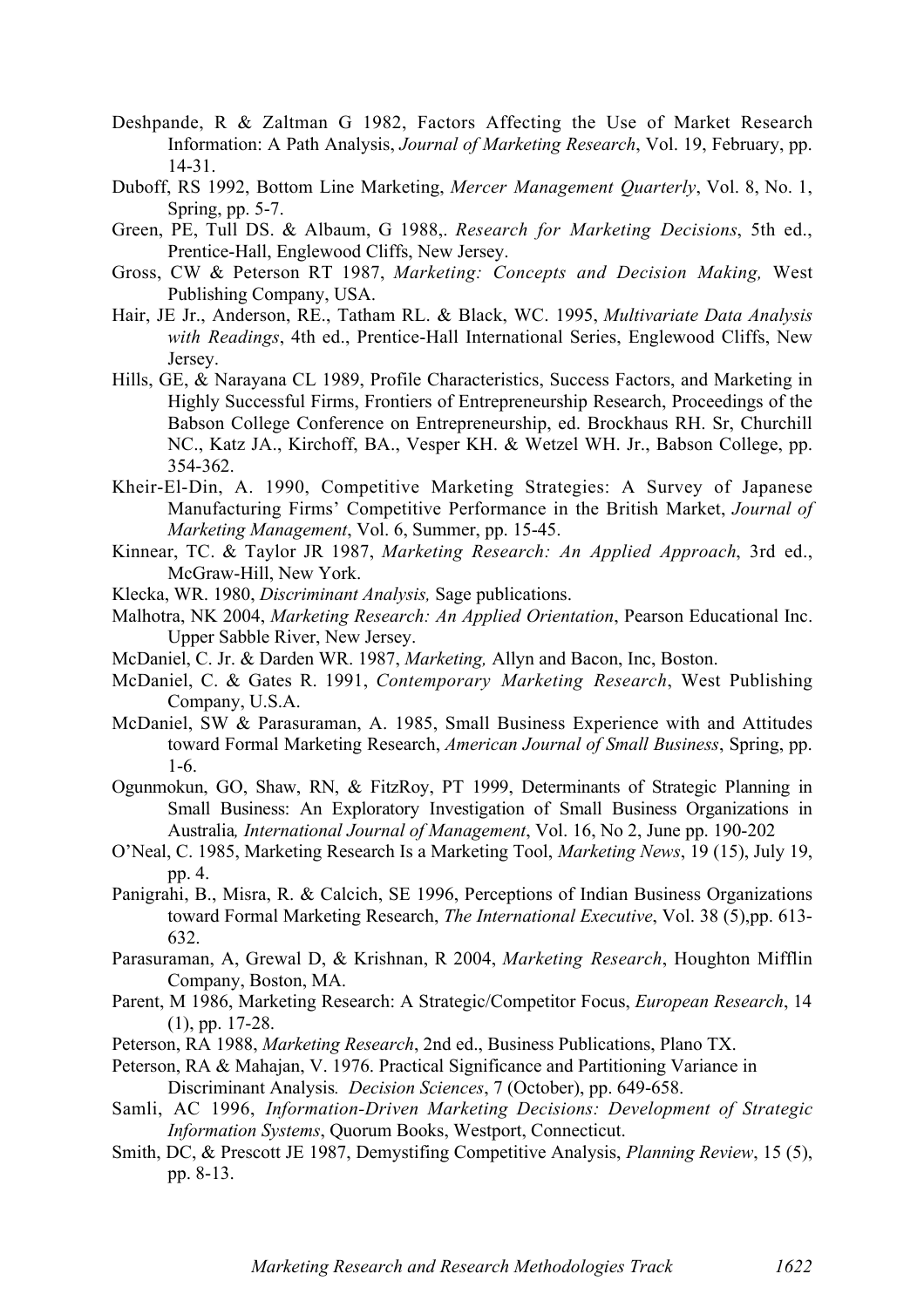- Tomasino, RF 1985, Integrate Market Research with Strategic Plan to Get Budget OK, *Marketing News*, 19 (1), Jan 4, pp. 8.
- Tull, DS. & Hawkins, DI. 1990, *Marketing Research: Measurement and Methods*, MacMillan Publishing Company, New York.
- Von, A. & Dolph, W. 1986, The Many Faces of Market Research: A Company Study", *Journal of Consumer Marketing*, 3 (2), Spring, pp. 87-90.
- Zabriskie, NB, & Huellmantel, AB. 1994, Marketing Research As A Strategic Tool, *Long Range Planning*, Vol. 27, No.1, pp. 107-118.
- Zikmund, WG 2003, *Exploring Marketing Research*, Thompson-South Western, Orlando, Florida